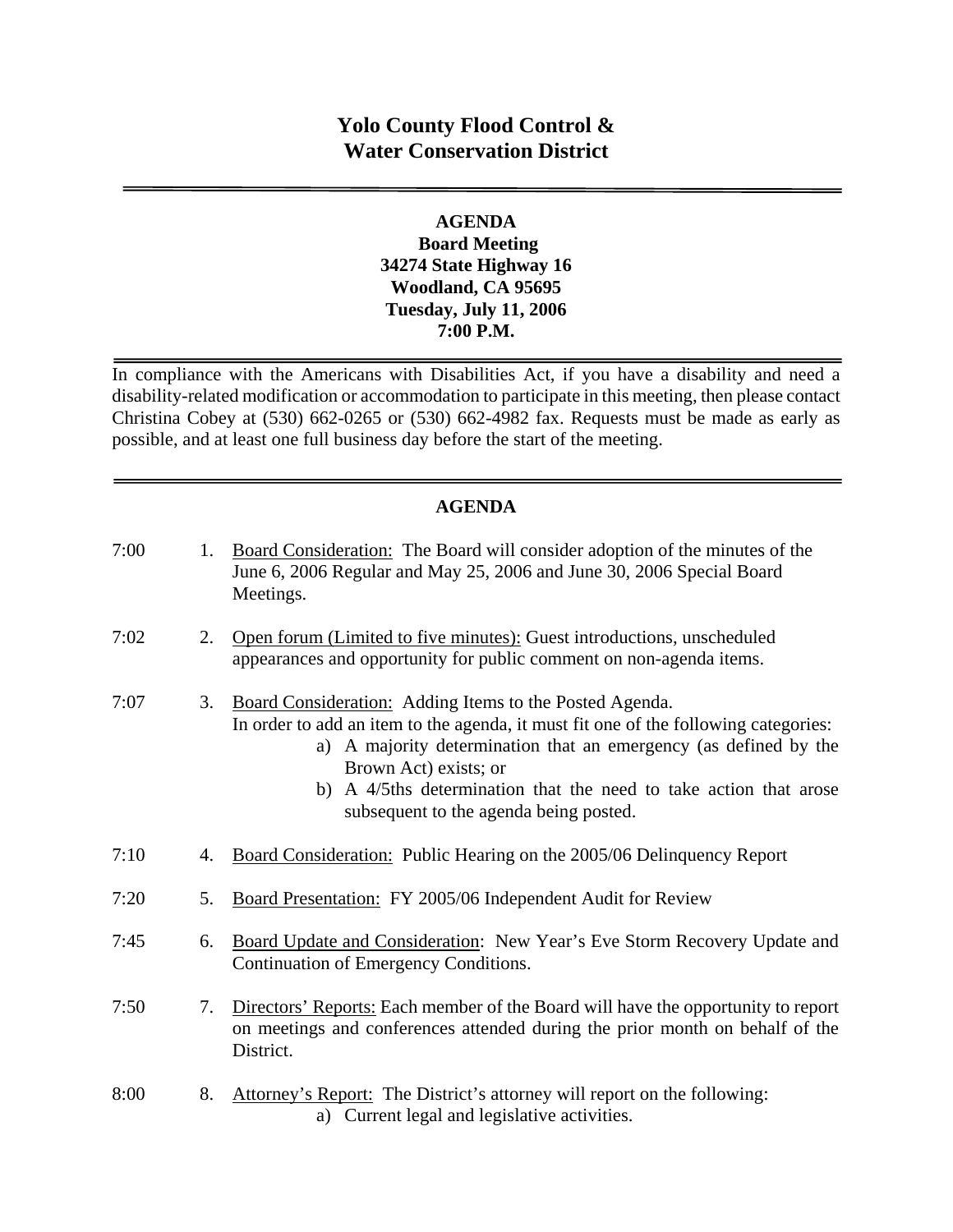- 8:10 9. General Manager's Report: The Board will receive a report from the General Manager or designated representatives regarding current general activities and projects of the District.
	- a) General Activities
	- b) IRWMP Update
	- c) System Inventory Project
	- d) Operations, Maintenance and Water Conditions
- 8:20 10. General Discussion: Opportunity for Board members to ask questions for clarification, provide information to staff, request staff to report back on a matter, or direct staff to place a matter on a subsequent agenda.
- 8:30 11. Board Consideration: The Board will consider the approval and the payments of bills.
	- 12. Closed Session:
		- a) Conference with Legal Counsel Under Personnel Issue; Government Code Section 57957; and
		- b) Conference with real property negotiator involving the Knight property, 320 acres of land being north of Road 18, south of Road 17 and west of Road 95 in Yolo County, and the representatives of the Delbert L. Knight and Rebecca Tobitt. Instructions to the negotiator may include price, terms of payment, or both. (See Government Code sections 54954.5(b) and 54956.8.) Conference with Real Property Negotiator Under: Brown Act Section 54956.8
- 8:58 13. Closed Session Report
- 9:00 14. Adjourn

The public may address the Board concerning an agenda item either before or during the Board's consideration of that agenda item. Public comment on items within the Board's jurisdiction is welcome, subject to reasonable time limits for each speaker. Upon request, agenda items may be moved up to accommodate those in attendance wishing to address that item. Times listed for consideration of agenda items are approximate only. The Board may consider any agenda item at any time during the Board meeting.

I declare that the foregoing agenda was posted at the office of the Yolo County Flood Control and Water Conservation District, 34274 State Highway 16, Woodland, CA on July 7, 2006.

By: \_\_\_\_\_\_\_\_\_\_\_\_\_\_\_\_\_\_\_\_\_\_\_\_\_\_\_\_\_\_\_\_\_\_\_\_\_

Christina Cobey, Administrative Assistant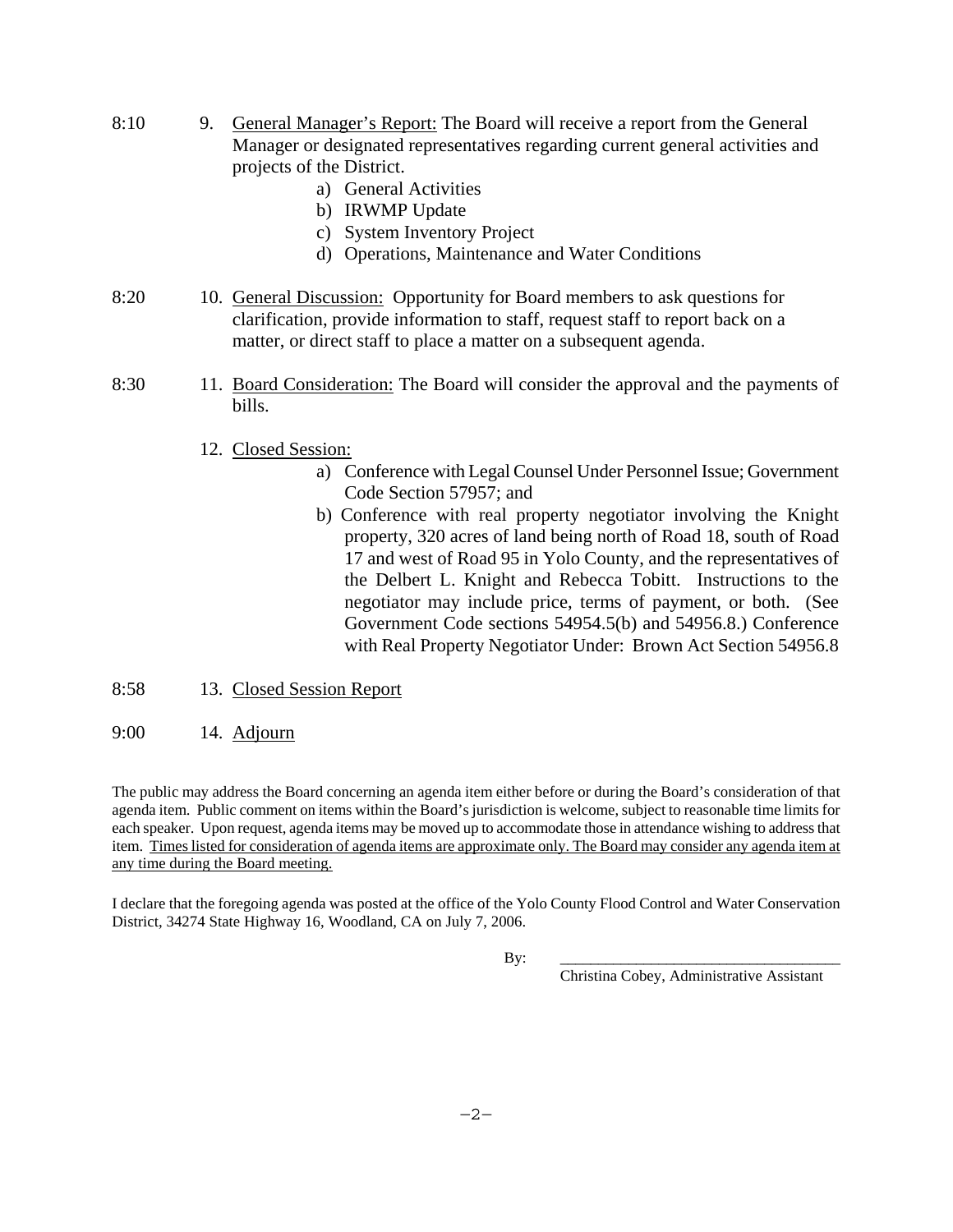### REGULAR BOARD MEETING MINUTES July 11, 2006

The regular monthly meeting of the Board of Directors of the Yolo County Flood Control and Water Conservation District was held at 7:00 p.m. on July 11, 2006 at its regular place of business, 34274 State Highway 16, Woodland, California. Chair Rominger convened the meeting with Directors Brice, Scheuring, Tadlock and Vink present. Also in attendance were:

District Staff and Consultants Tim O'Halloran, General Manager Christy Barton, Assistant General Manager Mike Horgan, Engineer Paul Bartkiewicz, Legal Counsel Francis Borcalli, Engineering Consultant

Members of the Public Heather Jones, Macias Gini & Company Dave Pratt

### **MINUTES**

**M/S/C** approved the Regular Board meeting minutes of the June 6, 2006 and Special Board meeting minutes of May 25, 2006 as mailed and the Special Board meeting minutes of June 30, 2006 as corrected.

#### **OPEN FORUM**

Mr. Pratt inquired about the District's intended use of the Knight property that will be discussed in Closed Session.

Mr. Bartkiewicz stated that use of the property was a part of the Closed Session discussion.

#### **CHANGES TO THE POSTED AGENDA**

Mr. O'Halloran requested that Item 4 in the agenda, Pubic Hearing on 2005/06 Delinquency Report, be removed from the Agenda since the hearing was no longer necessary.

#### **FY 2005/06 INDEPENDENT AUDIT**

Ms. Jones of Macias Gini and Company, the auditor, reported on the results of the 2005/06 Audit. She advised:

- An audited financial statement and a communications report were prepared.
- An unqualified (clean) opinion was rendered.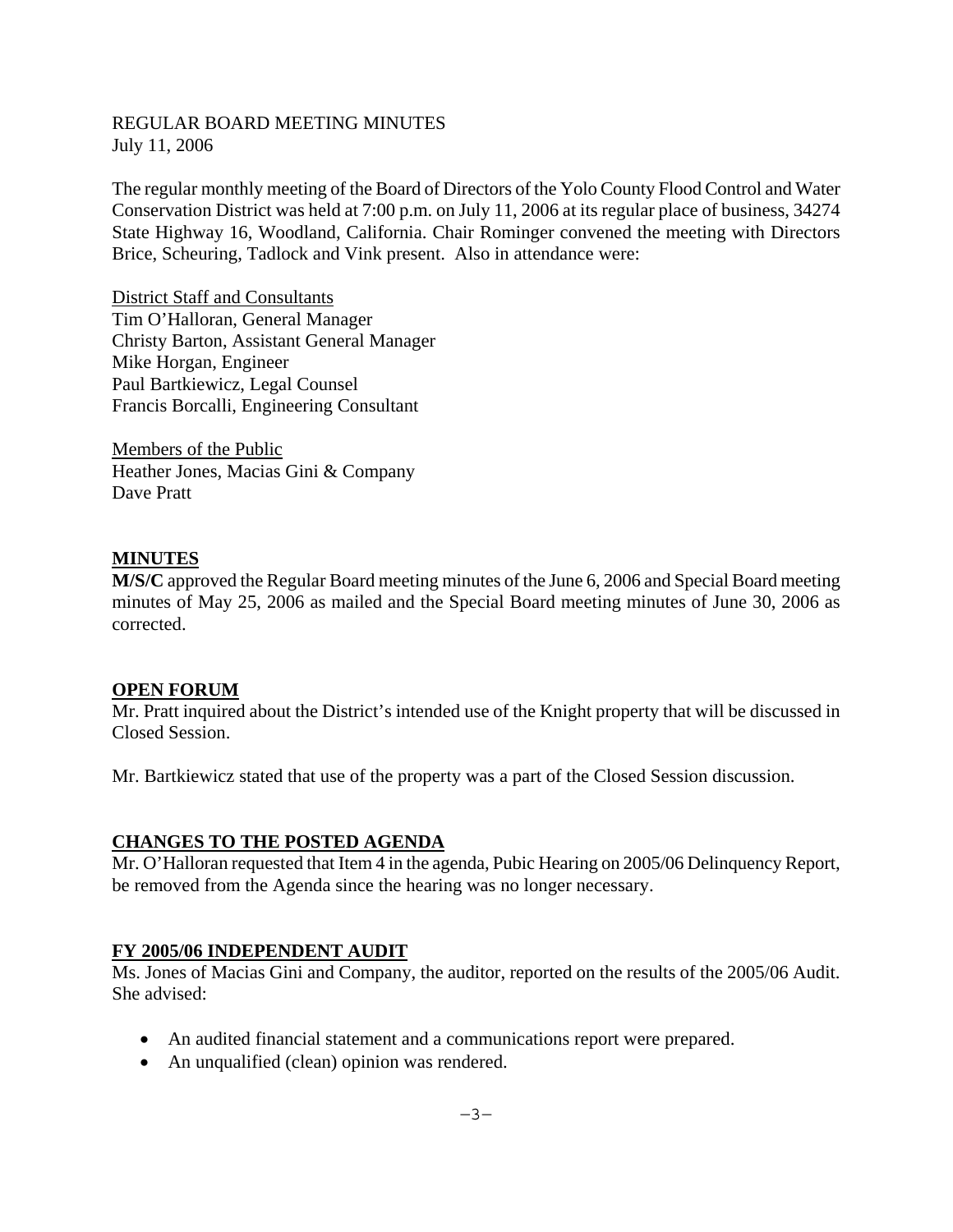- New standards required minor changes in statements.
- There were no significant audited adjustments.
- There were no difficulties with the audit.
- Annually varying risk assessments and tests are performed.

Mr. O'Halloran discussed internal accounting checks and balances within the District's system.

**M/S/C** acceptance of auditor's report.

# **NEW YEAR'S EVE STORM RECOVERY UPDATE AND CONTINUATION OF EMERGENCY CONDITIONS**

Mr. O'Halloran stated that there were no activities to report and requested Board continuation of the emergency conditions in order to retain funding eligibility for the Alder Bypass erosion repair work. This work will be performed this fall to incorporate the use of native grasses.

Mrs. Barton advised that no funding obligation letters have yet been received from FEMA on the complete emergency projects.

Board discussion followed.

**M/S/C** approval for continuation of the emergency conditions declaration.

## **DIRECTORS' REPORTS**

Director Vink reported that the NCWA board met last month; it appointed a committee to review the Associations' position on Bay-Delta matters; it voted to take a neutral position on Proposition 84 and to support Proposition 1D; and it discussed levee repair matters.

Director Scheuring reported that the Water Resources Association of Yolo County (WRA) IRWMP process is moving into an implementation strategy development stage. Board discussion followed on the project list, geographical grouping of projects, difficulty of integrating the large number of projects; and, the future project prioritization process.

## **ATTORNEY'S REPORT**

Attorney Bartkiewicz reported that:

• Proposition 84 is expected to be on the November 2006 ballot; it would provide \$5.388 billion to fund water quality, water supply reliability, flood control and coastal protection

projects; specific funding amounts have been allocated to the various categories and subcategories; funding for studies is included; ACWA staff has been involved with the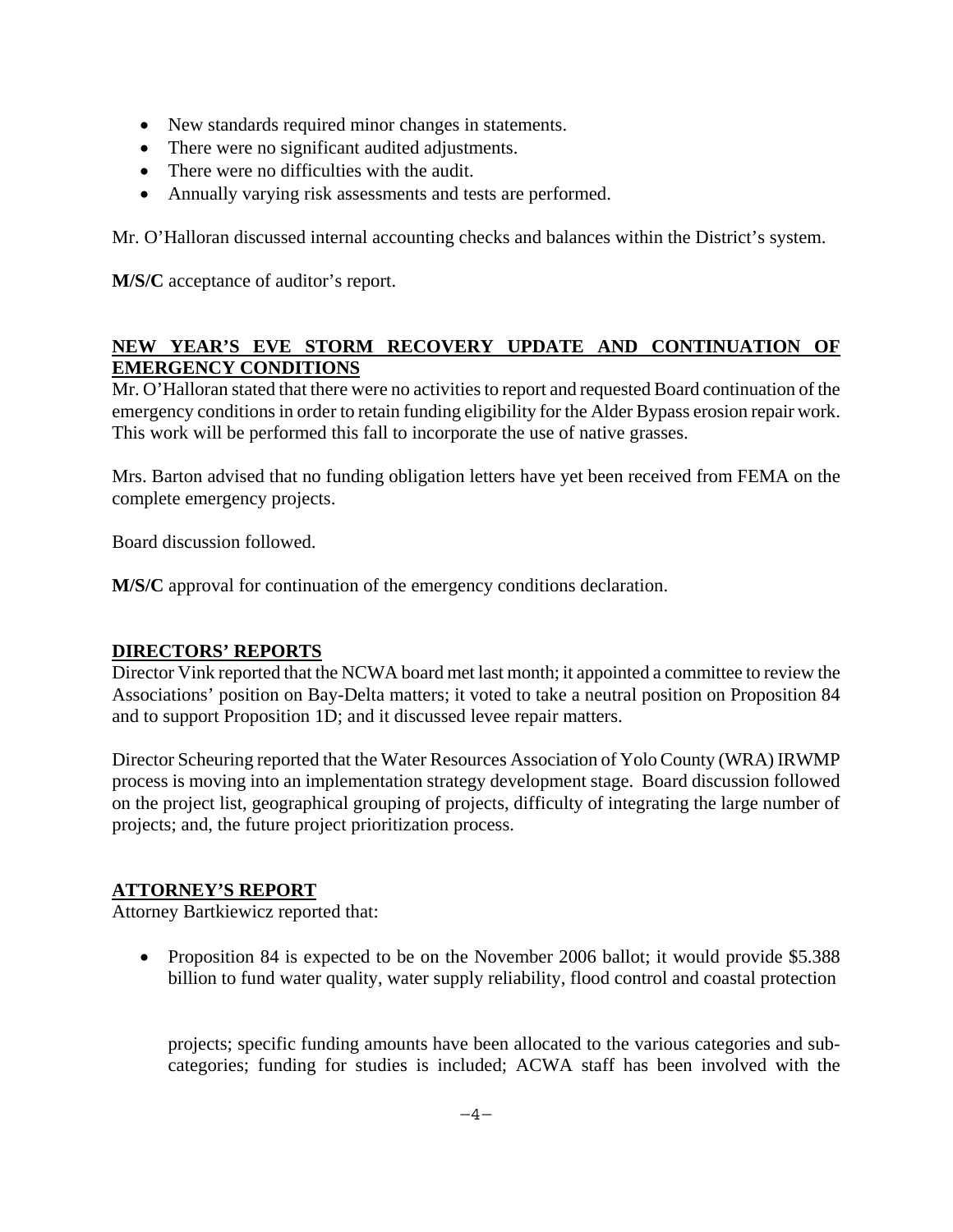proposition and will likely recommend it to its board.

• There are four other bond measures on the November ballot totaling \$37.33 billion.

Board and staff discussion on the propositions and measures followed. Proposition 84 will be placed on the Board's September agenda for further discussion.

# **GENERAL MANAGER'S REPORT**

General Manager O'Halloran reported the following:

General Activities:

- Assembly Bill 1234 addresses board ethics training. Following Board discussion, a review of the bill will be made to determine applicability to the District.
- Winters Canal liner failure options are being reviewed by legal counsel.

System Inventory Project

- The system mapping and inventory project has progressed to include turnout, gate and check structures.
- The project is being developed as a planning document and will also incorporate bridge structures, right-of-way ownership and capacity restriction locations.
- Each element of the project contains many variations.
- Drain water issues will need to be faced in the future.
- Mr. Greg Anderson, District staff, has performed a lot of the project field work and has done an excellent job.
- Canal maintenance work sheets and the computer Storm account process will be coordinated with the inventory project.
- A reorganization of staffing has been made to increase a focus on in-house maintenance and winter activities, the water monitoring program and right-of-way data basing.

Operations, Maintenance and Water Conditions:

- There has been 3 weeks of high capacity deliveries with some customers put on waiting lists.
- The Ditchtenders have done a great job in handling the waiting list matter amid many differing circumstances.
- The Winters Canal has some serious leakage problems upstream of State Highway 16, repair materials may be stockpiled on site.
- Yolo County Department of Employment and Social Services has provided hand labor workers to assist the District in canal flood control work.

Board discussion followed regarding canal capacity restrictions, system wide capacity assessments, canal bank grading practices, system repairs and prioritizing and costs.

# **GENERAL DISCUSSION**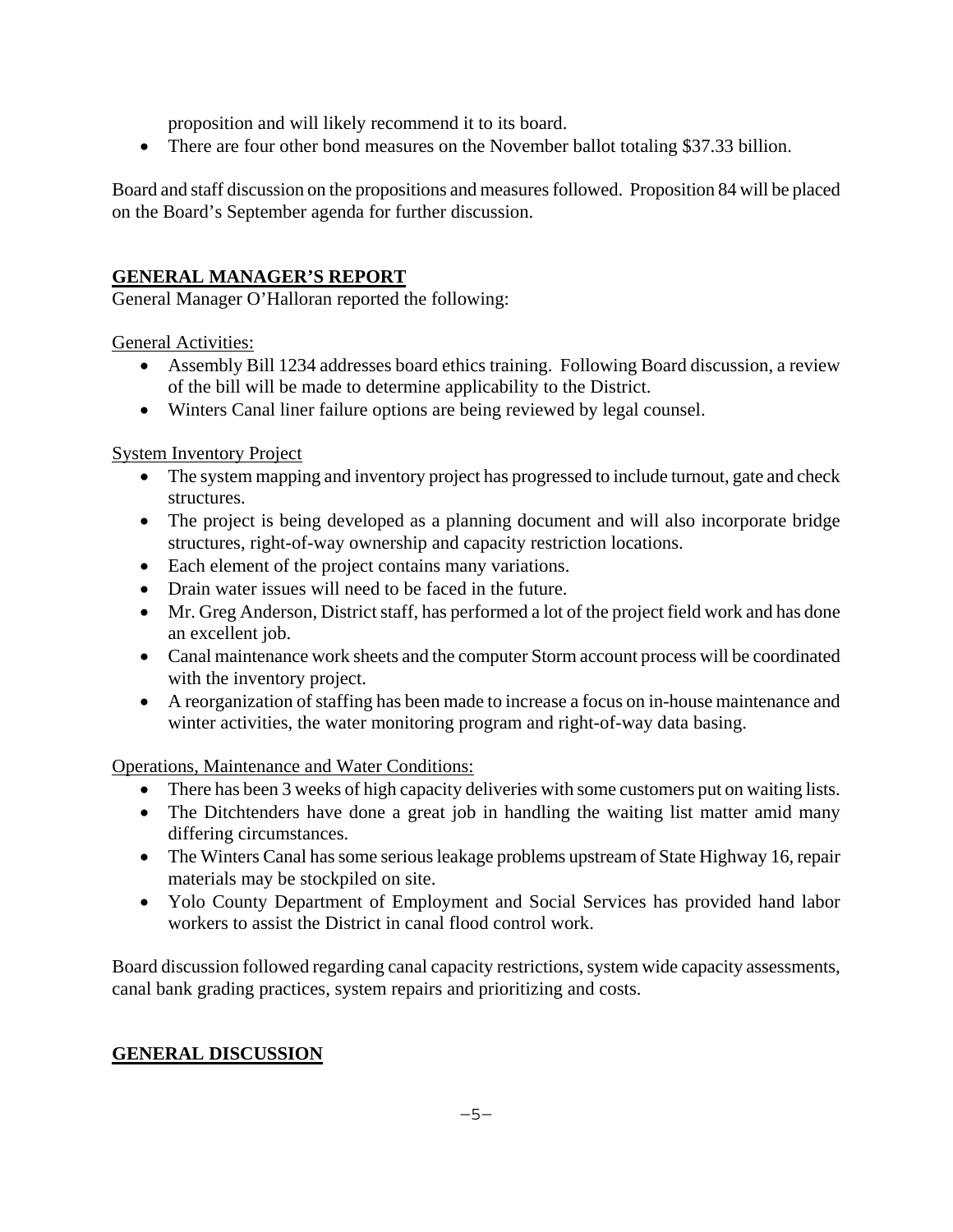Director Vink requested and received clarification on a proposed payment of \$10,000 to the Resource Conservation District.

The Board discussed other bills and requested that grant funding information be provided in the future.

### **PAYMENT OF THE BILLS**

The Board discussed the \$19,000 retention payment being made to Diamond D General Engineering.

**M/S/C** after review, approval of the following claims for payment:

Yolo Flood Control Checks: # 36583-36599

### **CLOSED SESSION**

The regular meeting was adjourned to Closed Session under:

- a) Conference with real property negotiator involving the Knight property; 320 acres of land being north of Road 18, south of Road 17 and west of Road 95 in Yolo County, and the representatives of the Delbert L. Knight and Rebecca Tobitt. Instructions to the negotiator may include price, terms of payment, or both. (See Government Code Section 54954.5(b) and 54956.8) Conference with Real Property Negotiator Under: Brown Act Section 54956.8; and
- b) Conference with Legal Counsel under Personnel Issues; Government Code Section 57957.

Persons present other then the Board were General Manager O'Halloran, Assistant General Manager Barton and Attorney Bartkiewicz.

#### **CLOSED SESSION REPORT**

The regular Board meeting was reconvened. Chair Rominger reported that during Closed Session there was no action to report.

There being no further business to come before the Board, the meeting was adjourned.